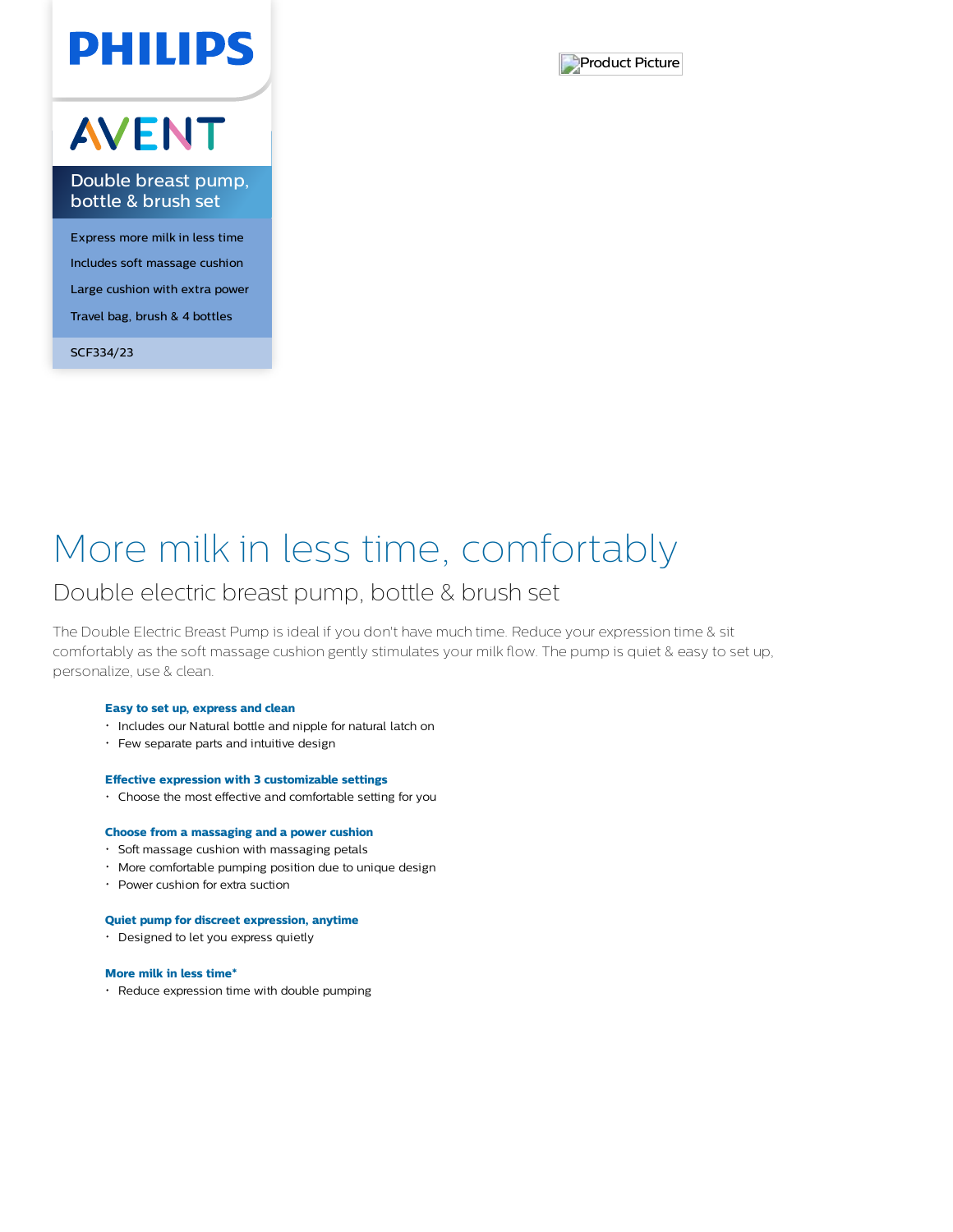### **Highlights**

#### **More milk in less time**



Reduce expression time with double pumping compared to single pumping.

#### **Simple settings to choose from**

When switched on, the pump automatically starts in gentle stimulation mode to get your milk flowing. Then choose from 3 pumping settings to make milk flow most comfortable for you.

#### **Soft massage cushion**



Our massage cushion has a soft velvety texture that gives a warm feel to the skin for comfortable, gentle stimulation of your milk

flow. The iconic petal cushion is designed to mimic baby suckling, intended to gently help stimulate let down.

#### **Soft power cushion**



Choose the power cushion for the moments you need a stronger suction.

#### **Relaxing position**



The breast pump has a unique design, so your milk flows directly from your breast into the bottle or container, even when you are sitting up straight. This means you can sit more comfortably when pumping: no need for you to lean forward to make sure all your milk ends

up in the bottle. Sitting comfortably and being relaxed when pumping, helps your milk to flow more easily.

#### **Easy set up, express and clean**



Few separate parts and intuitive design. Easily express milk for your baby, anytime. Closed system, no milk spillage in the tubes. Designed for hygienic expressing.

#### **Includes our Natural bottle**



The wide breast shaped nipple promotes natural latch on similar to the breast, making it easy for your baby to combine breast and bottle feeding.

#### **Quiet pump**

Designed for discreet expression, anytime.